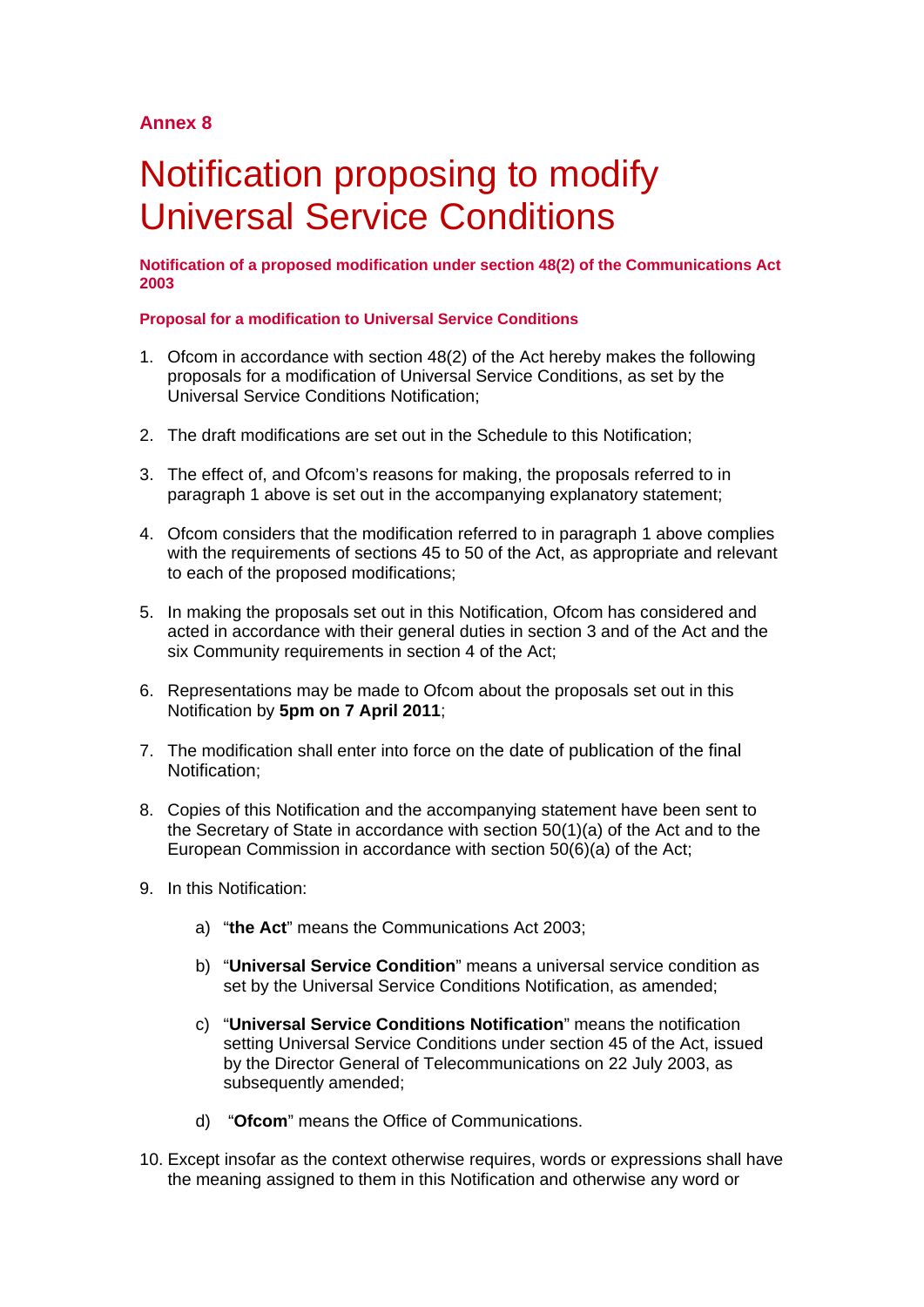expression shall have the same meaning as it has in the Universal Service Conditions Notification and otherwise any word or expression shall have the same meaning as it has in the Act.

- 11. For the purpose of interpreting this Notification:
	- e) headings and titles shall be disregarded; and
	- f) the Interpretation Act 1978 shall apply as if this Act were an Act of Parliament.
- 12. The Schedule to this Notification shall form part of this Notification.

Marina Gibbs

M. Gibbs

Competition Policy Director

## **24 February 2011**

A person authorised by OFCOM under paragraph 18 of the Schedule to the Office of Communications Act 2002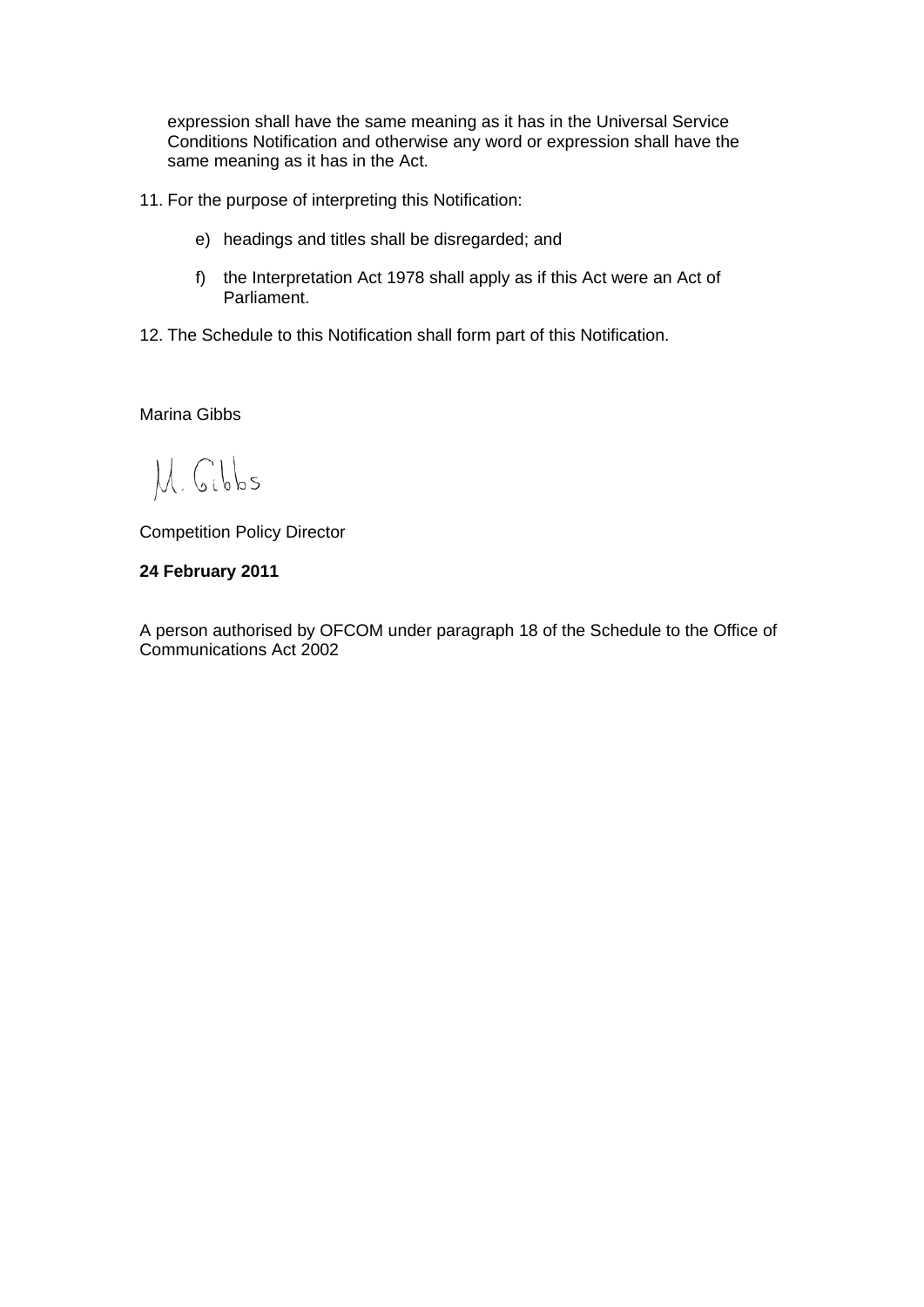## **Schedule**

## **Definition and interpretations**

- 1. The following definitions will be deleted and, in line with the rule of interpretation set out in the definitions and interpretations section of the Universal Service Conditions, will, except in so far as the context requires, have the same meaning as it has in the Communications Act 2003:
	- a) Apparatus;
	- b) Content Service;
	- c) Electronic Communications Network;
	- d) Electronic Communications Service;
	- e) End-User;
	- f) National Telephone Numbering Plan;
	- g) Public Electronic Communications Network; and
	- h) Public Electronic Communications Service.
- 2. The definition of "Public Telephone Network" will be deleted and replaced (in the definitions and interpretation section and throughout the Universal Service Conditions) with the term "Public Electronic Communications Network" which will, except in so far as the context requires, have the same meaning as it has in the Communications Act 2003.

Consequently, the term "Public Telephone Network" will be replaced by the term "Public Electronic Communications Network" in the definitions of "Directory Enquiry Facility"; "Telephony Services"; and "Textphone".

3. The definition of "Director" will be deleted and replaced (in the definitions and interpretation section and throughout the Universal Service Conditions) with the term "Ofcom" defined as follows:

*"Ofcom" means the Office of Communications as established under section 1 of the Office of Communications Act 2002;*

Consequently, the word "Director" will be replaced by the word "Ofcom" in the definitions of "Emergency Organisation"; "General Condition"; and "Relay Service".

4. The definition of "Publicly Available Telephone Service" will be amended to read as follows:

*"Publicly Available Telephone Service" means a service made available to the public for originating and receiving, directly or indirectly, national or national and international calls through a number or numbers in a national or international telephone numbering plan;*

5. The definition of Telephone Number will be amended to read as follows:

*"Telephone Number" means, subject to any order of the Secretary of State pursuant to section 56(7) of the Act, any number, including data of any description, that is used (whether or not in connection with telephony) for any one or more of the purposes listed in section 56(5) of the Act;*

## **Condition 1 (BT)**